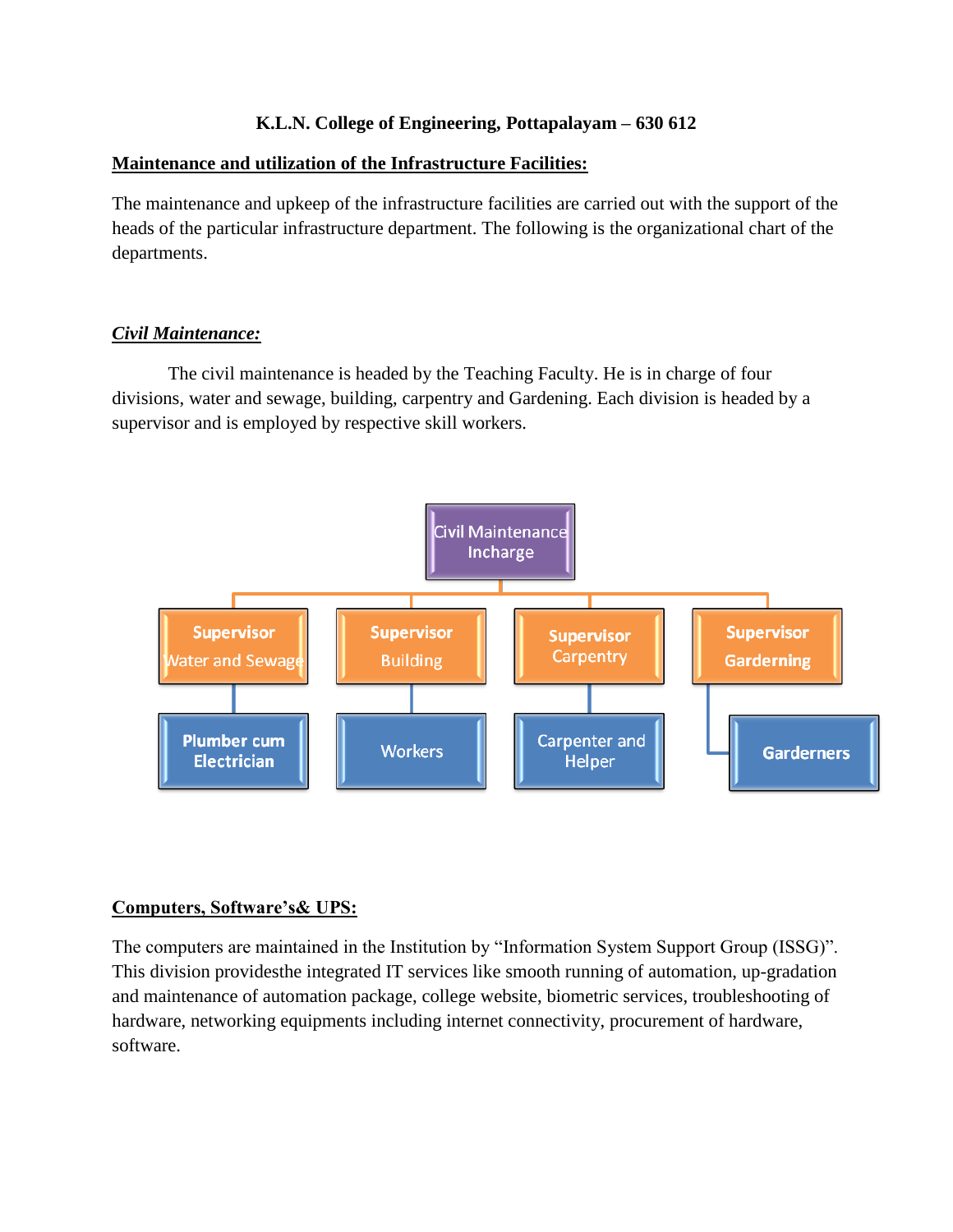

# *Vehicles: Transport*

There are forty three buses, two staff van, 4 cars & one Ambulance. The buses are plying covering all the routes for the use of staff and students. The two vans are exclusively utilized for HODs, Senior Professors and Guest speakers. The Emergency Van (Ambulance) is available in the college 24\*7 hours for students and faculty at the time of emergency.

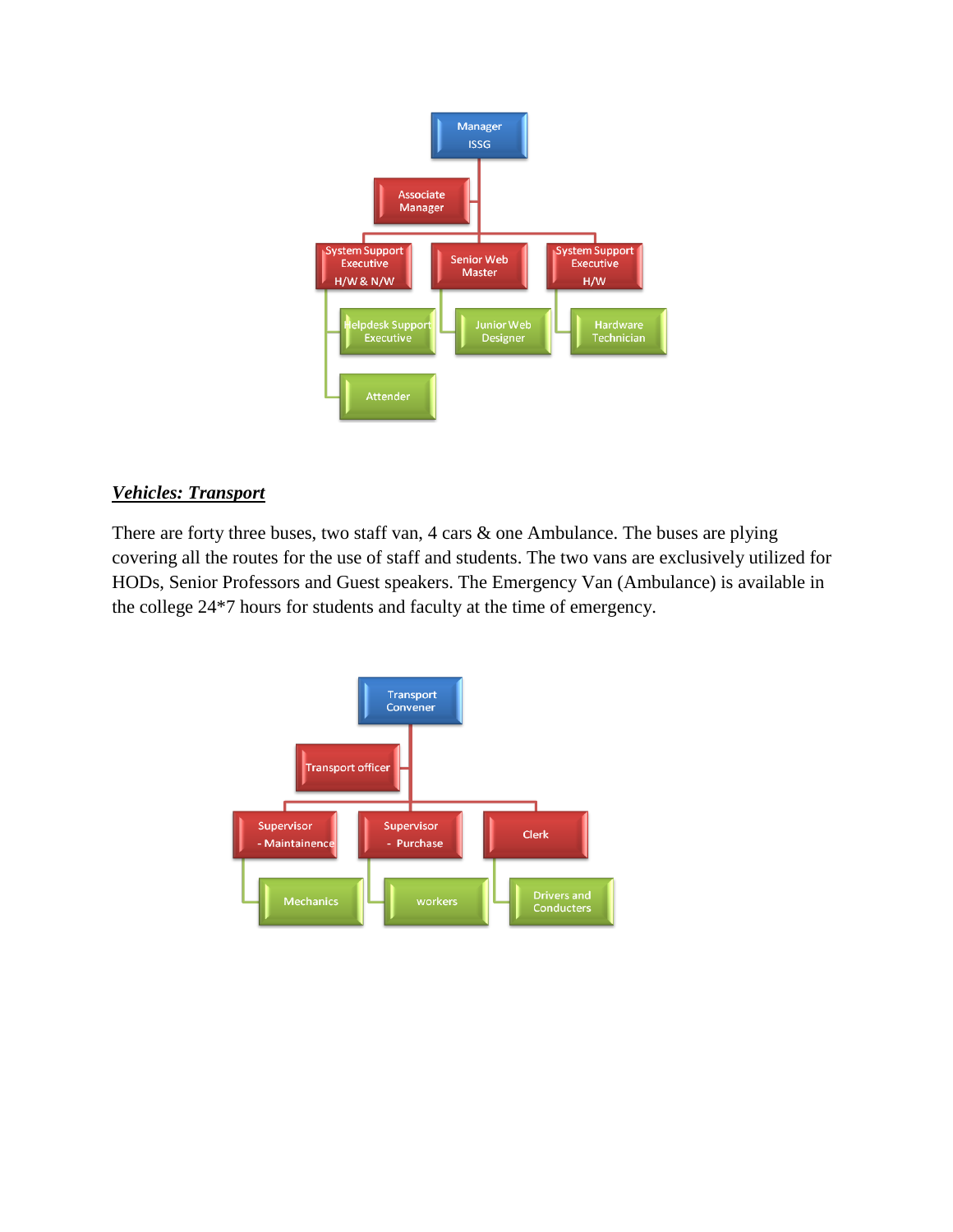#### *Electrical Maintenance:*

The electrical maintenance section is headed by the HOD/EEE. A senior professor in the electrical department is supported by an electrical maintenance (Manager) of the campus with the support of Electrical Engineer, Supervisor and Electricians.



# *Library :*

The library is headed by librarian and he is the premises superior for both U.G. and P.G. library. He is supported by the assistant librarian, supporting staff (Senior and junior clerks) for Journal and Reference sections. In addition to the above staff,junior safety Assistants, and attenders will help the students for searching and lending of the books in the library.

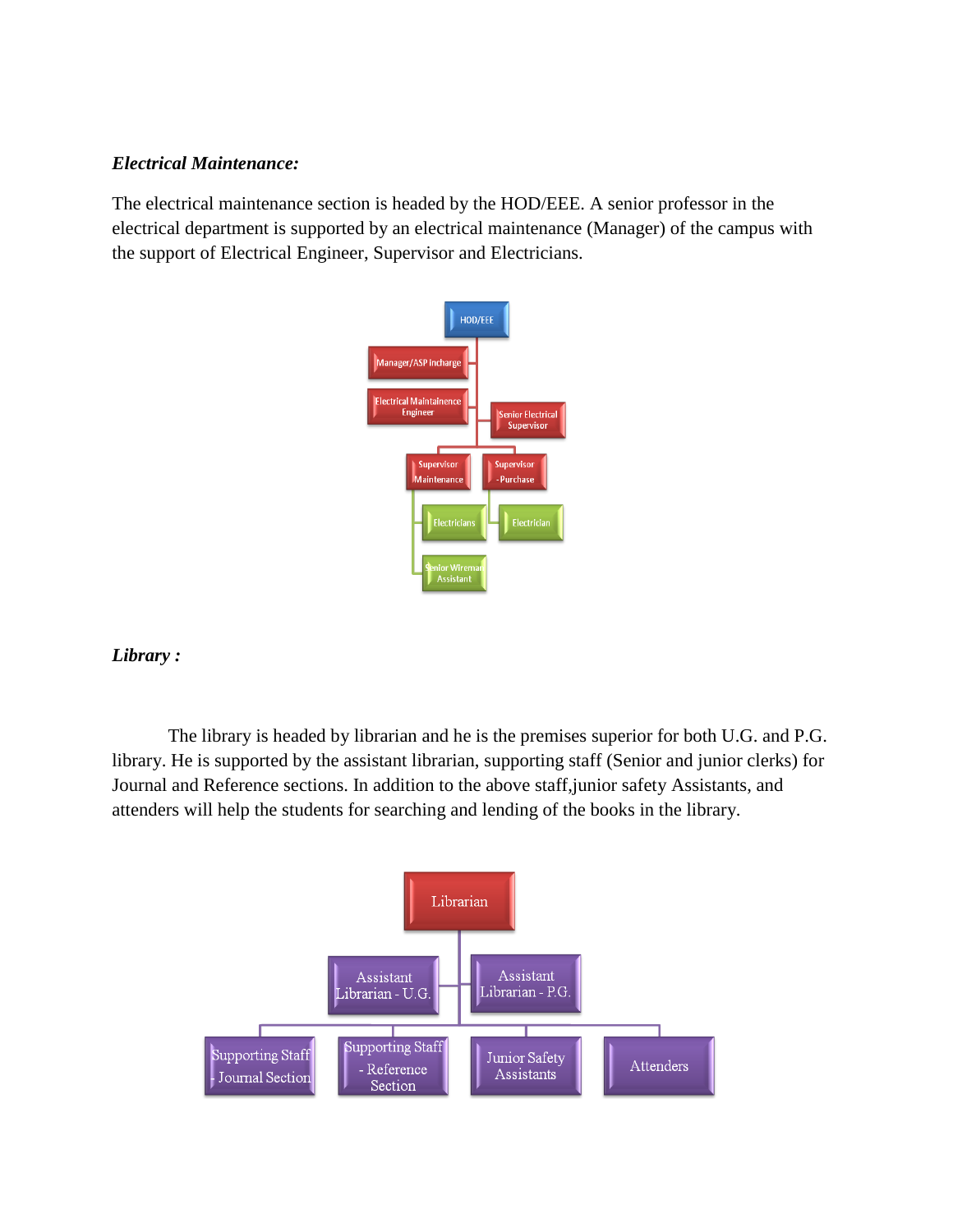#### *Physical Education:*

The physical education department is facilitated by the physical directors to educate the students. The marker of the department makes the play field ready for the students, by marking the ground and providing the play kits.



# *Health Centre:*

The health center of the college is governed by the Medical officer. The Doctor is supported by a pharmacist and a nurse. The nurse is assisted by nursing assistants. The health center has three beds and has enough space to cater the needs of the patients and it is utilized by students, staff of K.L.N.C.E. and by the village dwellers around college campus.